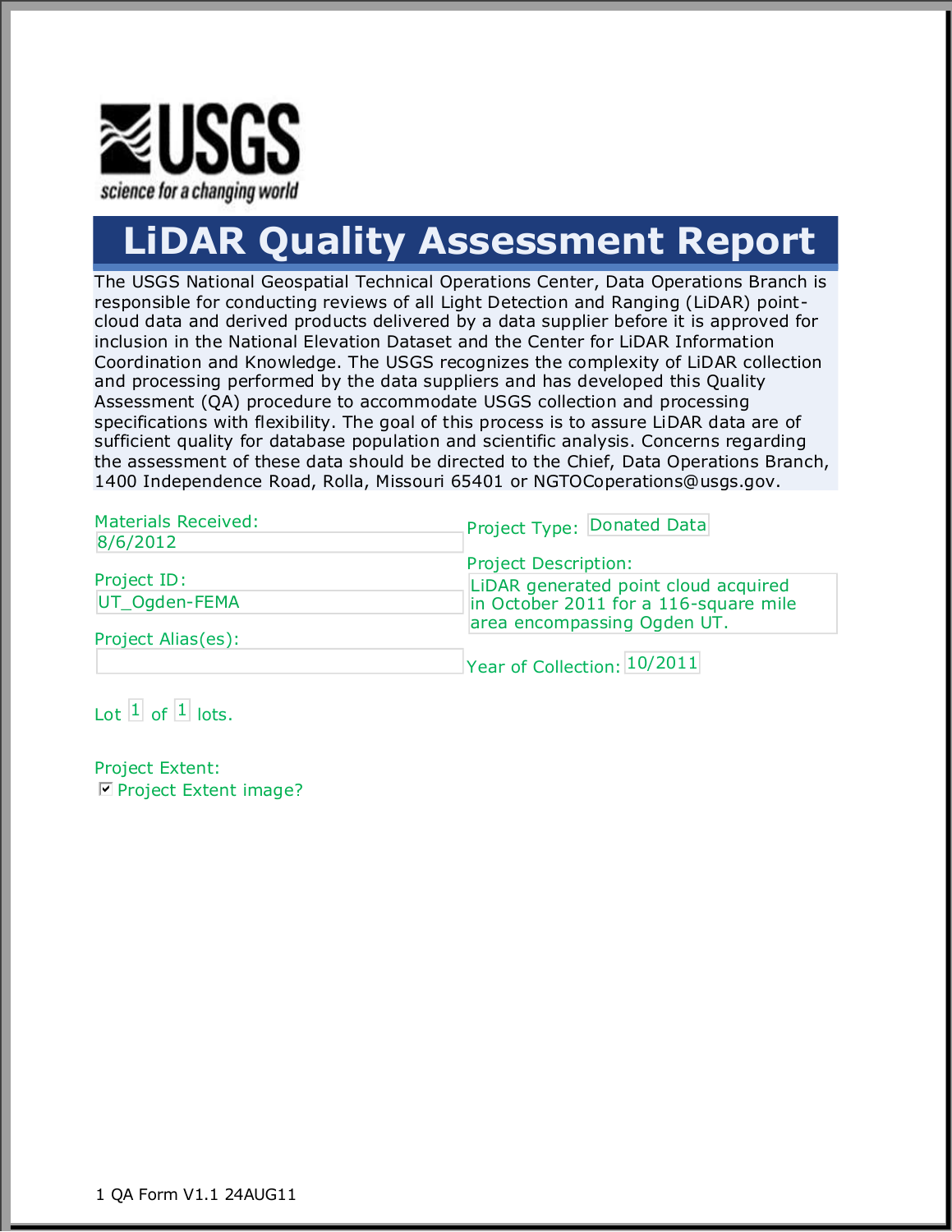

#### Project Tiling Scheme: **Ø Project Tiling Scheme image?**



| Contractor:           | <b>Applicable Specification:</b> |
|-----------------------|----------------------------------|
| (Utah AGRC) and (USU) | V13                              |

Licensing Restrictions: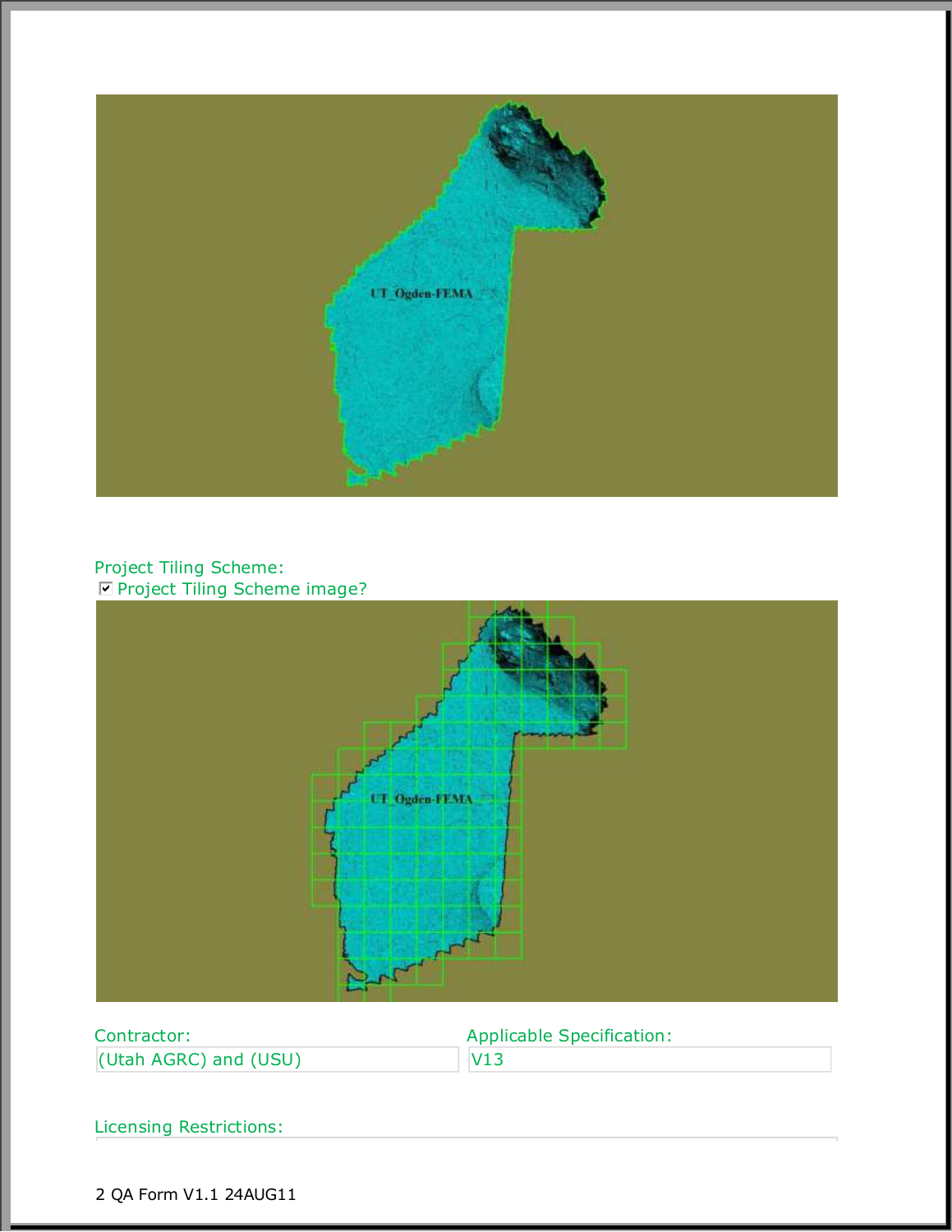## $\Box$  Third Party Performed QA?

### Project Points of Contact:

| <b>POC Name</b> | <b>Type</b>         | <b>Primary Phone</b> | lE-Mail            |  |
|-----------------|---------------------|----------------------|--------------------|--|
| Dave Vincent    | <b>NSDI Liaison</b> | $ (801)$ 975-3435    | dmvincent@usgs.gov |  |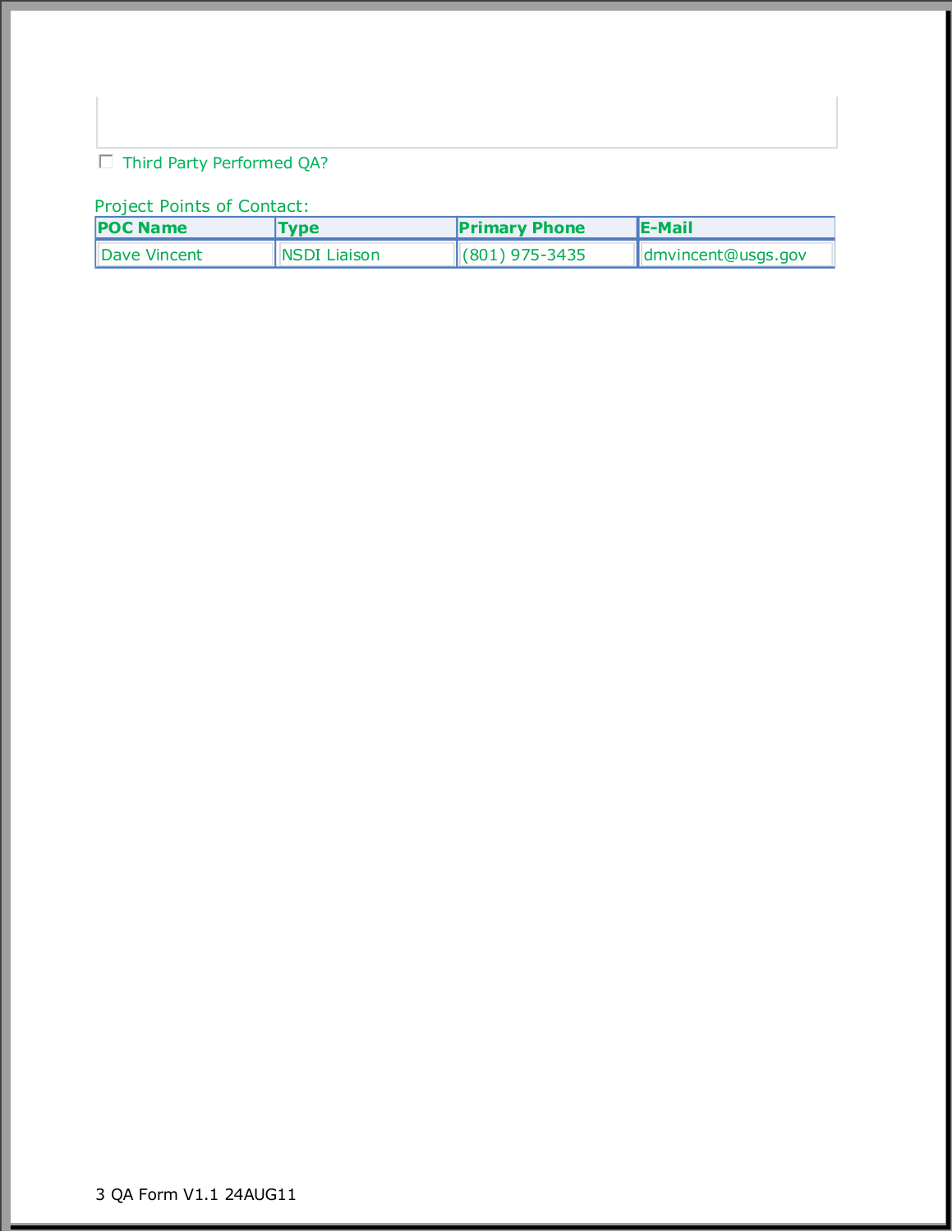## **Project Deliverables**

All project deliverables must be supplied according to collection and processing specifications. The USGS will postpone the QA process when any of the required deliverables are missing. When deliverables are missing, the Contracting Officer Technical Representative (COTR) will be contacted by the Elevation/Orthoimagery Section supervisor and informed of the problem. Processing will resume after the COTR has coordinated the deposition of remaining deliverables.

- $\boxdot$  Collection Report
- Survey Report gfedcb
- $\boxdot$  Processing Report
- $\Box$  QA/QC Report
- $\Box$  Control and Calibration Points
- **☑ Project Shapefile/Geodatabase**
- □ Control Point Shapefile/Gdb
- $\blacksquare$  Project Tiling Scheme Shapefile/Gdb
- $\Box$  Breakline Shapefile/Gdb
- Project XML Metadata gfedcb
- $\blacksquare$  Swath LAS XML Metadata
- $⊓$  **Classified LAS XML Metadata**
- $\Box$  Breakline XML Metadata
- **▽** Bare-Earth DEM XML Metadata

#### Multi-File Deliverables

| File Type                     | Quantity |  |  |  |
|-------------------------------|----------|--|--|--|
| <b>I</b> Swath LAS Files      | 41       |  |  |  |
| $\Box$ Intensity Image Files  |          |  |  |  |
| I ⊡Tiled LAS Files            | 105      |  |  |  |
| $\Box$ Breakline Files        |          |  |  |  |
| <b>D</b> Bare-Earth DEM Files | 104      |  |  |  |

Additional Deliverables

**Item**  $DSM$  .img files =  $104$ 

Errors, Anomalies, Other Issues to document?  $\bigcirc$  Yes  $\bigcirc$  No

None.

# **Project Geographic Information**

Areal Extent:

116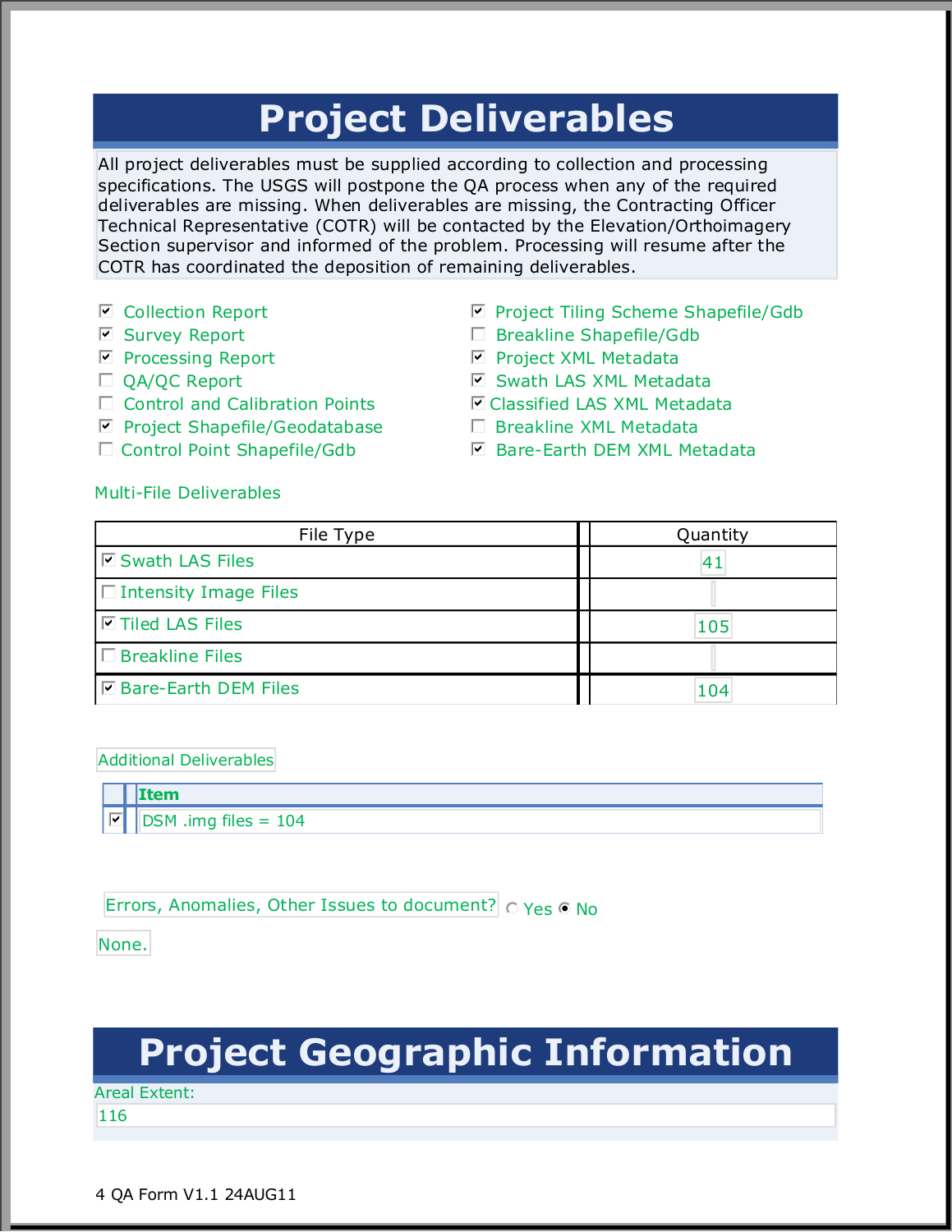| <b>Sq Mi</b><br>Grid Size:                                                                                                                                                  |                                                       |
|-----------------------------------------------------------------------------------------------------------------------------------------------------------------------------|-------------------------------------------------------|
| 1.                                                                                                                                                                          |                                                       |
| meters<br><b>Tile Size:</b>                                                                                                                                                 |                                                       |
| 2000x2000                                                                                                                                                                   |                                                       |
| meters<br>Nominal Pulse Spacing:<br>0.85                                                                                                                                    |                                                       |
| meters                                                                                                                                                                      |                                                       |
| Vertical Datum: NAVD88 using GEOID09 meters<br>Horizontal Datum: NAD83(CORS96) meters                                                                                       |                                                       |
| Project Projection/Coordinate Reference System: UTM Zone 12N NAD 83 meters.<br>This Projection Coordinate Reference System is consistent across the following deliverables: |                                                       |
| ☑ Project Shapefile/Geodatabase                                                                                                                                             | □ Breaklines XML Metadata File                        |
| □ Project Tiling Scheme Shapefile/Gdb                                                                                                                                       | □ Bare-Earth DEM XML Metadata File                    |
| □ Checkpoints Shapefile/Geodatabase                                                                                                                                         | <b>Ø</b> Swath LAS Files                              |
| □ Project XML Metadata File                                                                                                                                                 | <b><math>\blacksquare</math></b> Classified LAS Files |
| <b>Ø</b> Swath LAS XML Metadata File                                                                                                                                        | $\Box$ Breaklines Files                               |
| <b>□ Classified LAS XML Metadata File</b>                                                                                                                                   | <b>☑ Bare-Earth DEM Files</b>                         |
| <b>Check Point Shapefile/Geodatabase CRS</b>                                                                                                                                |                                                       |
| None delivered                                                                                                                                                              |                                                       |
| <b>Breakline XML Metadata CRS</b>                                                                                                                                           |                                                       |
| None delivered                                                                                                                                                              |                                                       |
| <b>Breakline Files CRS</b>                                                                                                                                                  |                                                       |

None delivered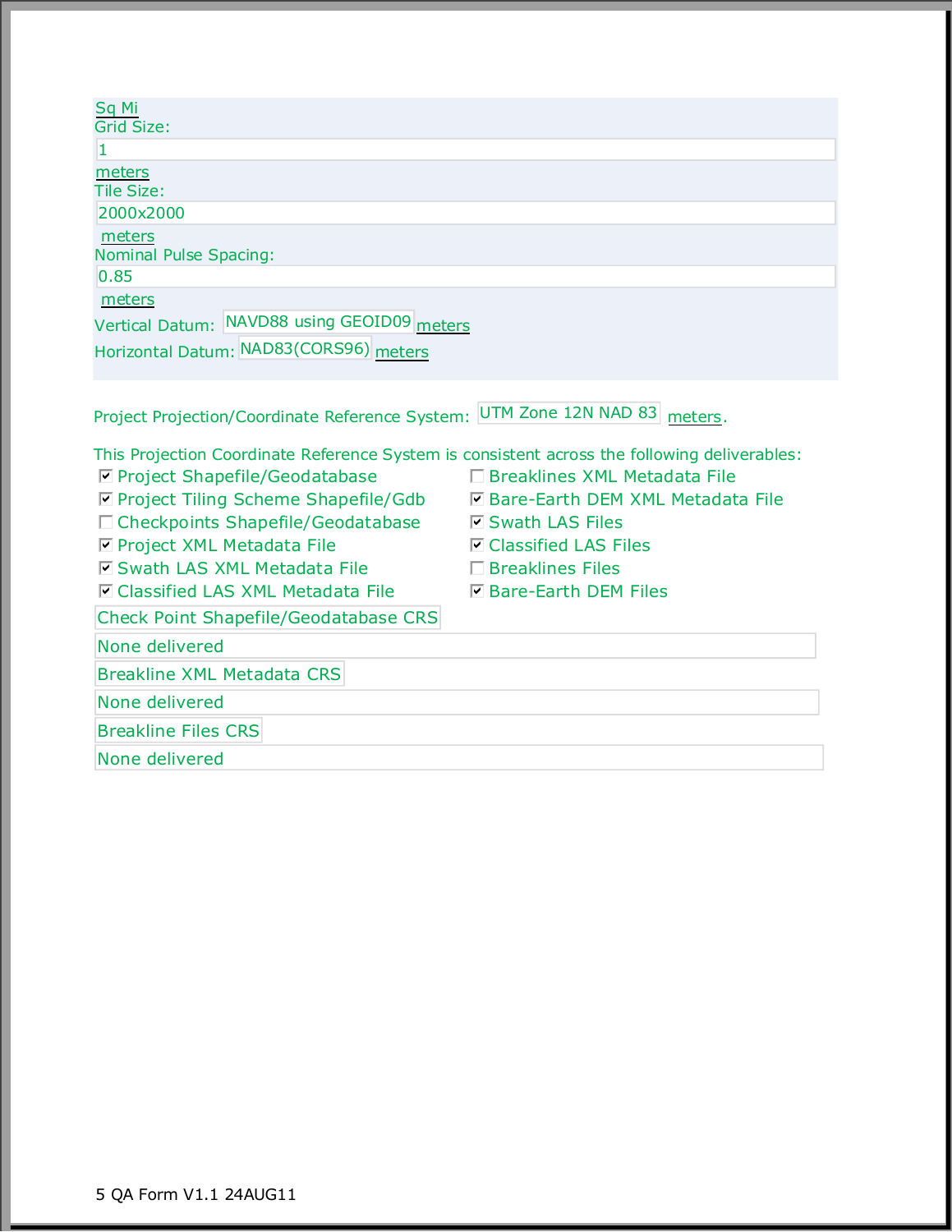## **Review Cycle**

This section documents who performed the QA Review on a project as well as when QA reviews were started, actions passed, received, and completed.

| Reviewer:                           |                                 |                    |
|-------------------------------------|---------------------------------|--------------------|
| E. Jaramillo                        | 8/23/2012                       |                    |
| <b>Action</b><br>to Contractor Date | <b>Issue Description</b>        | <b>Return Date</b> |
| 9/17/2012                           | Water areas not hydro flattened | 10/4/2012          |

Review Complete: 10/9/2012

### Metadata Review

Provided metadata files have been parsed using 'mp' metadata parser. Any errors generated by the parser are documented below for reference and/or corrective action.

The Project XML Metadata file parsed withouterrors.

The Swath LAS XML Metadata file parsed withouterrors.

The Classified LAS XML Metadata file parsed withouterrors.

The Bare-Earth DEM XML Metadata file parsed withouterrors.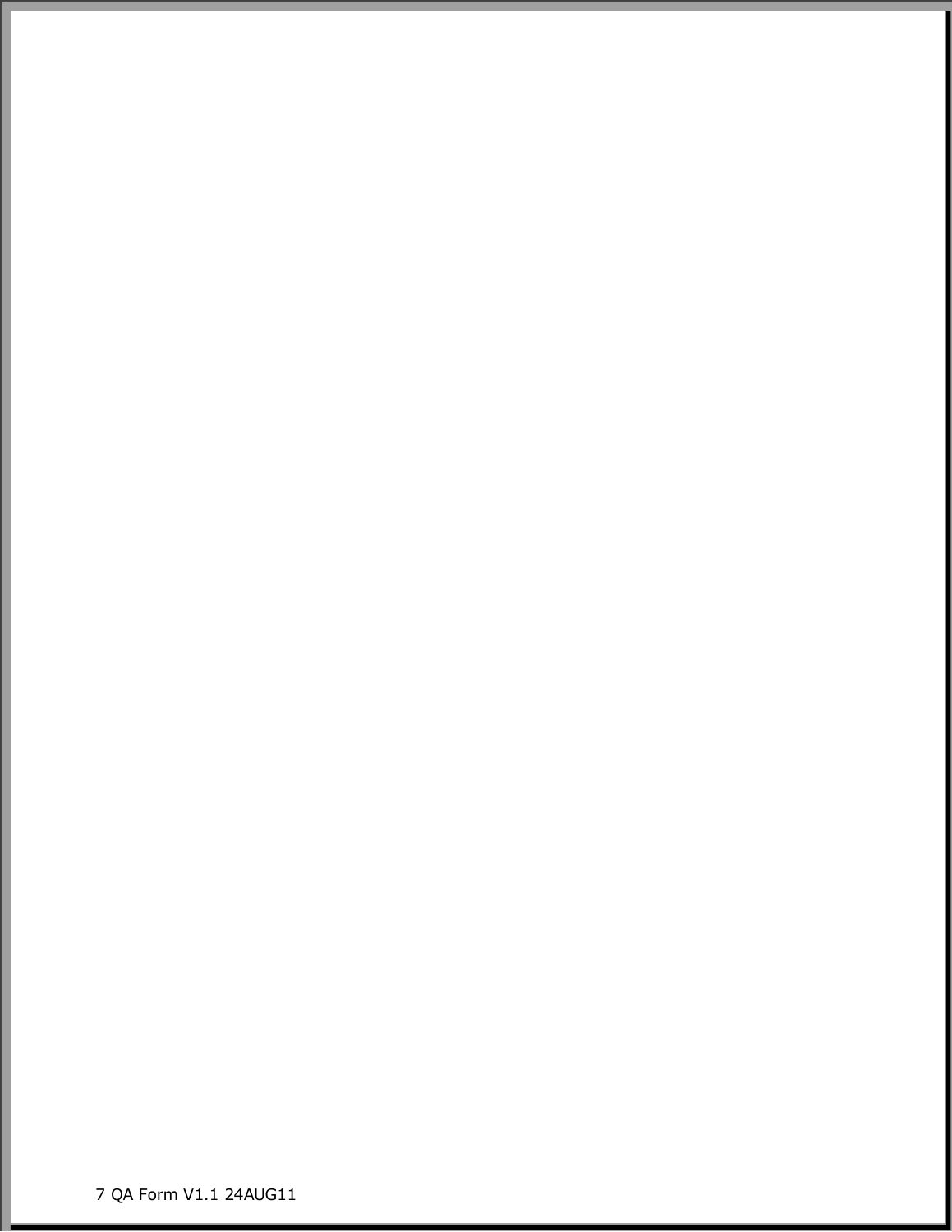## **Project QA/QC Report Review**

ASPRS recommends that checkpoint surveys be used to verify the vertical accuracy of LiDAR data sets. Checkpoints are to be collected by an independent survey firm licensed in the particular state(s) where the project is located. While subjective, checkpoints should be well distributed throughout the dataset. National Standards for Spatial Data Accuracy (NSSDA) guidance states that checkpoints may be distributed more densely in the vicinity of important features and more sparsely in areas that are of little or no interest. Checkpoints should be distributed so that points are spaced at intervals of at least ten percent of the diagonal distance across the dataset and at least twenty percent of the points are located in each quadrant of the dataset.

NSSDA and ASPRS require that a minimum of twenty checkpoints (thirty is preferred) are collected for each major land cover category represented in the LiDAR data. Checkpoints should be selected on flat terrain, or on uniformly sloping terrain in all directions from each checkpoint. They should not be selected near severe breaks in slope, such as bridge abutments, edges of roads, or near river bluffs. Checkpoints are an important component of the USGS QA process. There is the presumption that the checkpoint surveys are error free and the discrepancies are attributable to the LiDAR dataset supplied.

For this dataset, USGS checked the spatial distribution of checkpoints with an emphasis on the bare-earth (open terrain) points; the number of points per class; the methodology used to collect these points; and the relationship between the data supplier and checkpoint collector. When independent control data are available, USGS has incorporated this into the analysis.

Checkpoint Shapefile or Geodatabase:  $\Box$  Checkpoint Distribution Image?

The following land cover classes are represented in this dataset (uncheck any that do not apply):

- **☑ Bare Earth**
- $\Box$  Tall Weeds and Crops
- $\Box$  Brush Lands and Low Trees
- $\Box$  Forested Areas Fully Covered by Trees
- $\Box$  Urban Areas with Dense Man-Made Structures

There are a minimum of 20 checkpoints for each land cover class represented. Points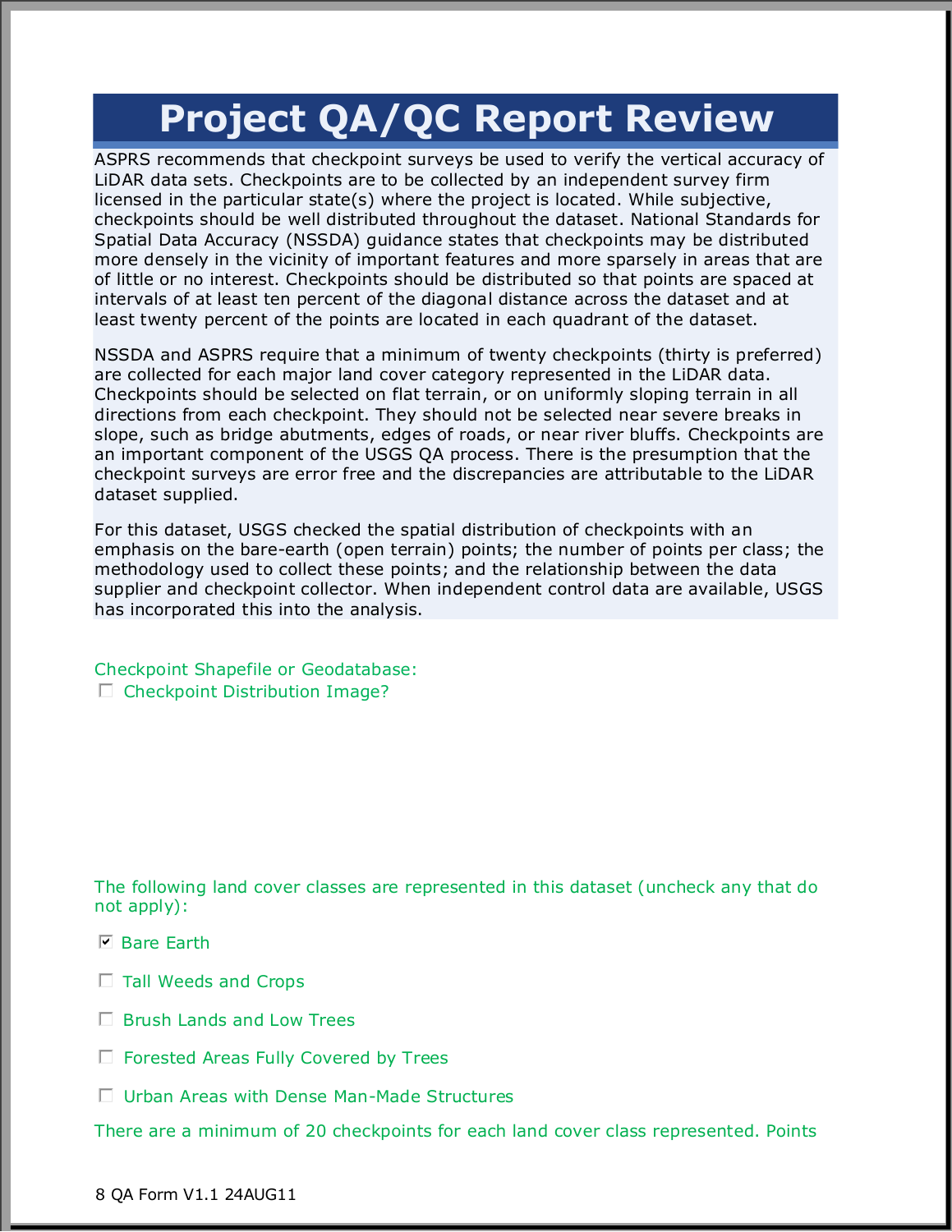within each class are uniformly distributed throughout the dataset. USGS was notable to locate independent checkpoints for this analysis. USGS does not acccept at this timethe quality of the checkpoint data for these LiDAR datasets.

Errors, Anomalies, Other Issues to document?  $\bullet$  Yes  $\circ$  No

| Image?                                                                                                                                                                    |  |                  |  |              |  |
|---------------------------------------------------------------------------------------------------------------------------------------------------------------------------|--|------------------|--|--------------|--|
|                                                                                                                                                                           |  |                  |  |              |  |
|                                                                                                                                                                           |  |                  |  |              |  |
|                                                                                                                                                                           |  |                  |  |              |  |
|                                                                                                                                                                           |  |                  |  |              |  |
|                                                                                                                                                                           |  |                  |  |              |  |
| Check points were collected for a whole group of counties only 3 are located in                                                                                           |  |                  |  |              |  |
| Ogden. Fundamental vertical accuracy was not reported as directed by the NDEP<br>guidelines.                                                                              |  |                  |  |              |  |
| In addition to not having 20 checkpoints for FVA within Ogden itself (as mentioned                                                                                        |  |                  |  |              |  |
| above, checkpoints are across multiple counties), FVA appears to have only been<br>checked against the DEM raster, not against the swath LAS. SVA and CVA are not         |  |                  |  |              |  |
| assessed in this project. The project standards state that the minimum requirement<br>for SVA is 18.5 cm RMSE(z). There is no way to assess this as SVA cannot be         |  |                  |  |              |  |
| measured with RMSE(z) due to the non-normal distribution of error in the SVA                                                                                              |  |                  |  |              |  |
| category. Therefore, no SVA standard will be recorded below. No SVA was tested by<br>the contractor. Also, there were no CVA standards listed in the project requirements |  |                  |  |              |  |
| provided to the USGS.                                                                                                                                                     |  |                  |  |              |  |
|                                                                                                                                                                           |  |                  |  |              |  |
|                                                                                                                                                                           |  |                  |  |              |  |
| Accuracy values are reported in terms of Fundamental Vertical Accuracy (FVA),<br>Supplemental Vertical Accuracy(s) (SVA), and Consolidated Vertical Accuracy (CVA).       |  |                  |  |              |  |
| Accuracy values are reported in: centimeters                                                                                                                              |  |                  |  |              |  |
| Required FVA Value is 24.5 centimeters or less.                                                                                                                           |  |                  |  |              |  |
| Target SVA Value is   centimeters or less.                                                                                                                                |  |                  |  |              |  |
|                                                                                                                                                                           |  |                  |  |              |  |
| The reported FVA of the LAS Swath data is <b>Not applicable</b> centimeters                                                                                               |  |                  |  |              |  |
| The reported FVA of the Bare-Earth DEM data is <b>6.86</b> centimeters                                                                                                    |  |                  |  |              |  |
| SVA are required for each land cover type present in the data set with the exception of<br>bare-earth. SVA is calculated and reported as a 95th Percentile Error.         |  |                  |  |              |  |
| Land Cover Type                                                                                                                                                           |  | <b>SVA Value</b> |  | <b>Units</b> |  |
| Tall Weeds and Crops                                                                                                                                                      |  |                  |  | N/A          |  |

┯

ϯϯ═

F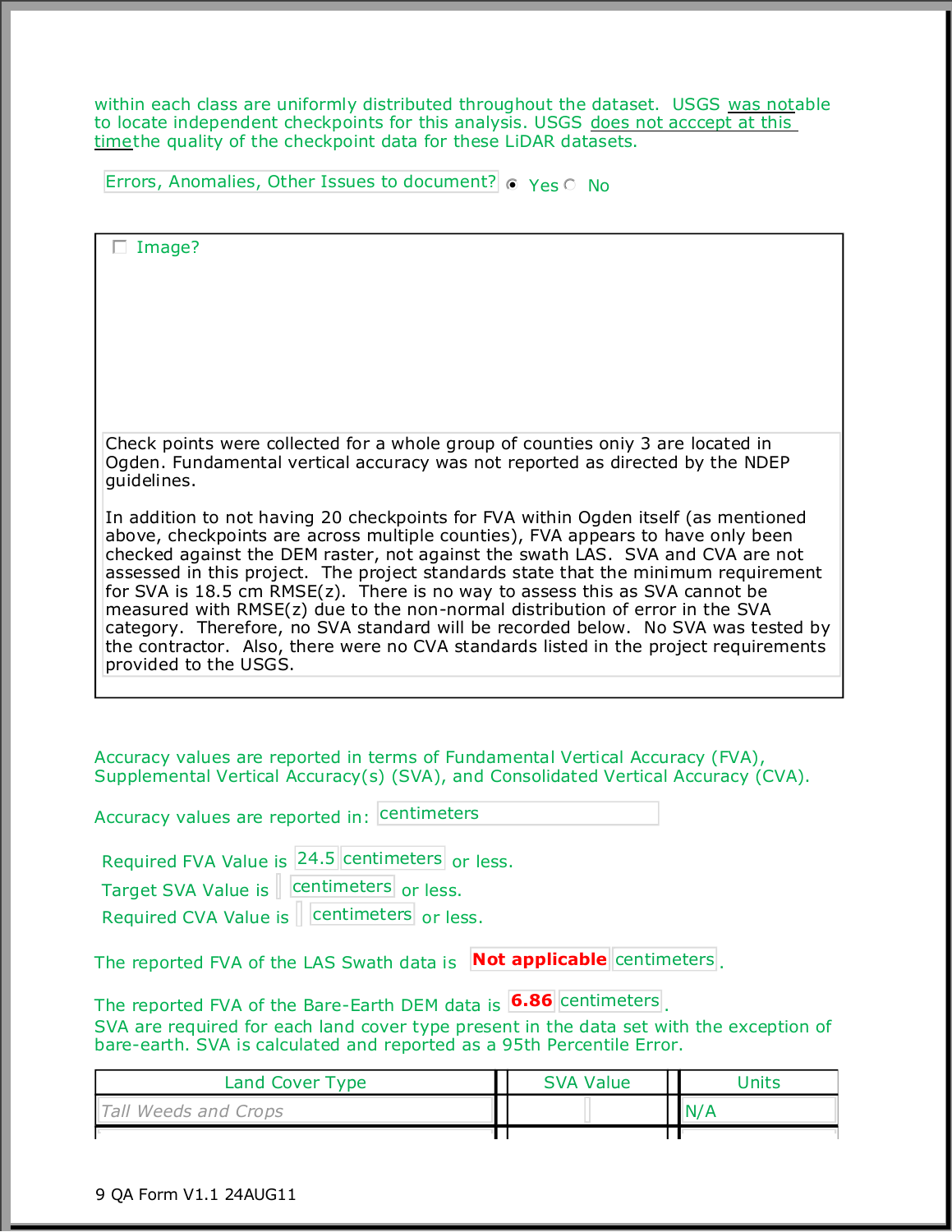| <b>Brush Lands and Low Trees</b>         |  | N/A  |  |
|------------------------------------------|--|------|--|
| Forested Areas Fully Covered by Trees    |  | IN/A |  |
| Urban Areas with Dense Man-Made Structur |  | N/A  |  |

The reported CVA of this data set is:  $\parallel$  centimeters.

## LAS Swath File Review

LAS swath files or raw unclassified LiDAR data are reviewed to assess the quality control used by the data supplier during collection. Furthermore, LAS swath data are checked for positional accuracy. The data supplier should have calculated the Fundamental Vertical Accuracy using ground control checkpoints measured in clear open terrain. The following was determined for LAS swath data for this project:

LAS Version  $\bullet$  LAS 1.2  $\circ$  LAS 1.3  $\circ$  LAS 1.4

Swath File Characteristics

- $\triangledown$  Separate folder for LAS swath files
- $\Box$  Each swath files  $<=$  2GB
- $\Box$  \*If specified, \*.wdp files for full waveform have been provided

The reported FVA of the LAS swath data is Not applicable centimeters.

Based on this review, the USGS accepts the LAS swath file data.

Errors, Anomalies, Other Issues to document?  $\int$   $\bigcirc$  Yes  $\bigcirc$  No

 $\Box$  Image?

## LAS Tile File Review

Classified LAS tile files are used to build digital terrain models using the points classified as ground. Therefore, it is important that the classified LAS are of sufficient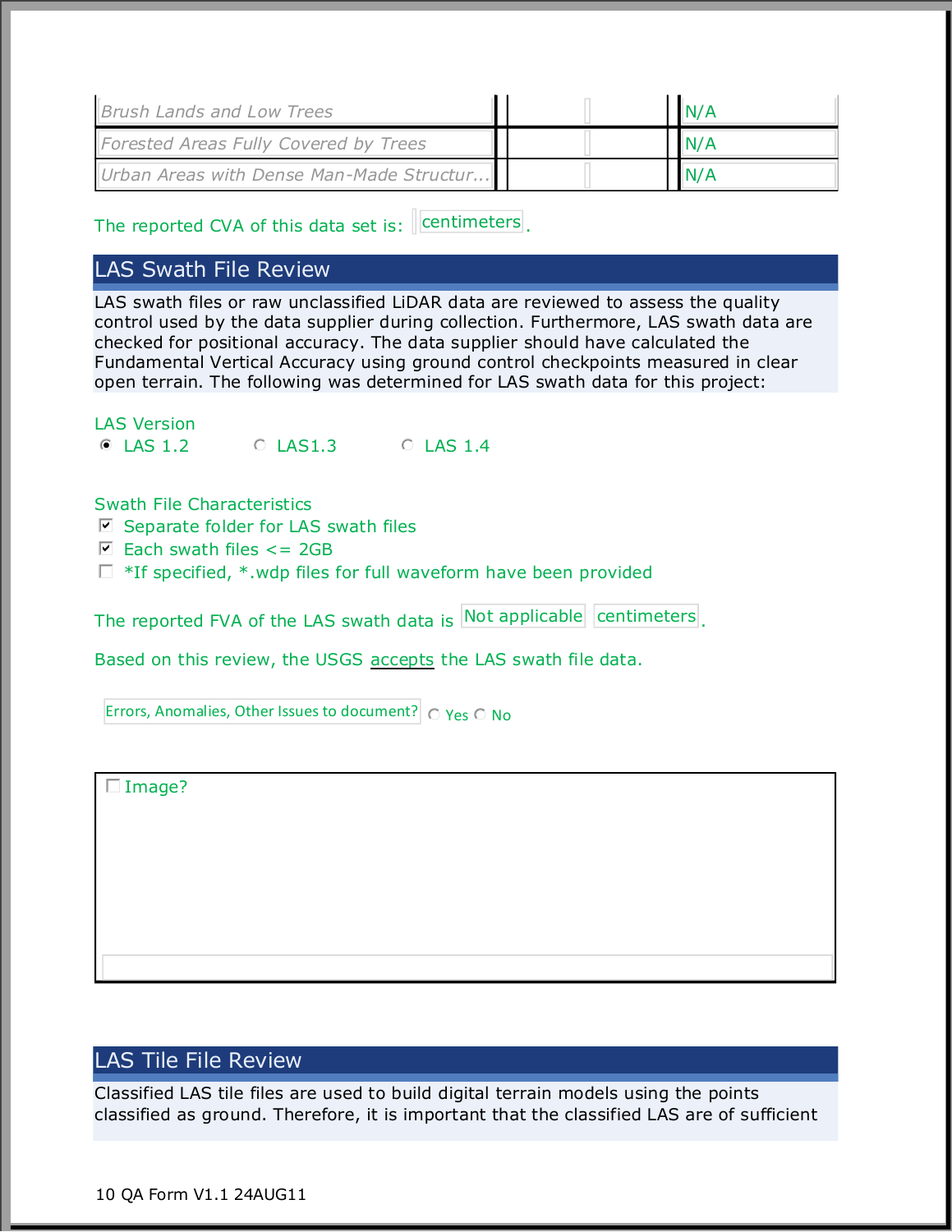quality to ensure that the derivative product accurately represents the landscape that was measured. The following was determined for classified LAS files for this project:

Classified LAS Tile File Characteristics

- $\boxdot$  Separate folder for Classified LAS tile files
- $\boxdot$  Classified LAS tile files conform to Project Tiling Scheme
- $\boxdot$  Quantity of Classified LAS tile files conforms to Project Tiling Scheme
- $\boxdot$  Classified LAS tile files do not overlap
- $\blacksquare$  Classified LAS tile files are uniform in size
- $\boxdot$  Classified LAS tile files have no points classified as '12'

#### $\square$  Point classifications are limited to the standard values listed below:

| <b>Code</b> | <b>Description</b>                                                            |  |  |  |
|-------------|-------------------------------------------------------------------------------|--|--|--|
|             | Processed, but unclassified                                                   |  |  |  |
| 2           | Bare-earth ground                                                             |  |  |  |
|             | Noise (low or high, manually identified, if needed)                           |  |  |  |
| 9           | Water                                                                         |  |  |  |
| 10          | Ignored ground (breakline proximity)                                          |  |  |  |
| 11          | Withheld (if the "Withheld" bit is not implemented in processing<br>software) |  |  |  |

 $\Box$  Buy up?

Based on this review, the USGS accepts the classified LAS tile file data.

Errors, Anomalies, Other Issues to document?  $\circ$  Yes  $\circ$  No

None.

### Breakline File Review

Breaklines are vector feature classes that are used to hydro-flatten the bare earth Digital Elevation Models.

Breakline File Characteristics

- $\Box$  Separate folder for breakline files
- □ All breaklines captured as PolylineZ or PolygonZ features
- $\Box$  No missing or misplaced breaklines

Based on this review, the USGS accepts the breakline files.

Errors, Anomalies, Other Issues to document?  $\sigma$  Yes  $\sigma$  No

 $\Box$  Image for error?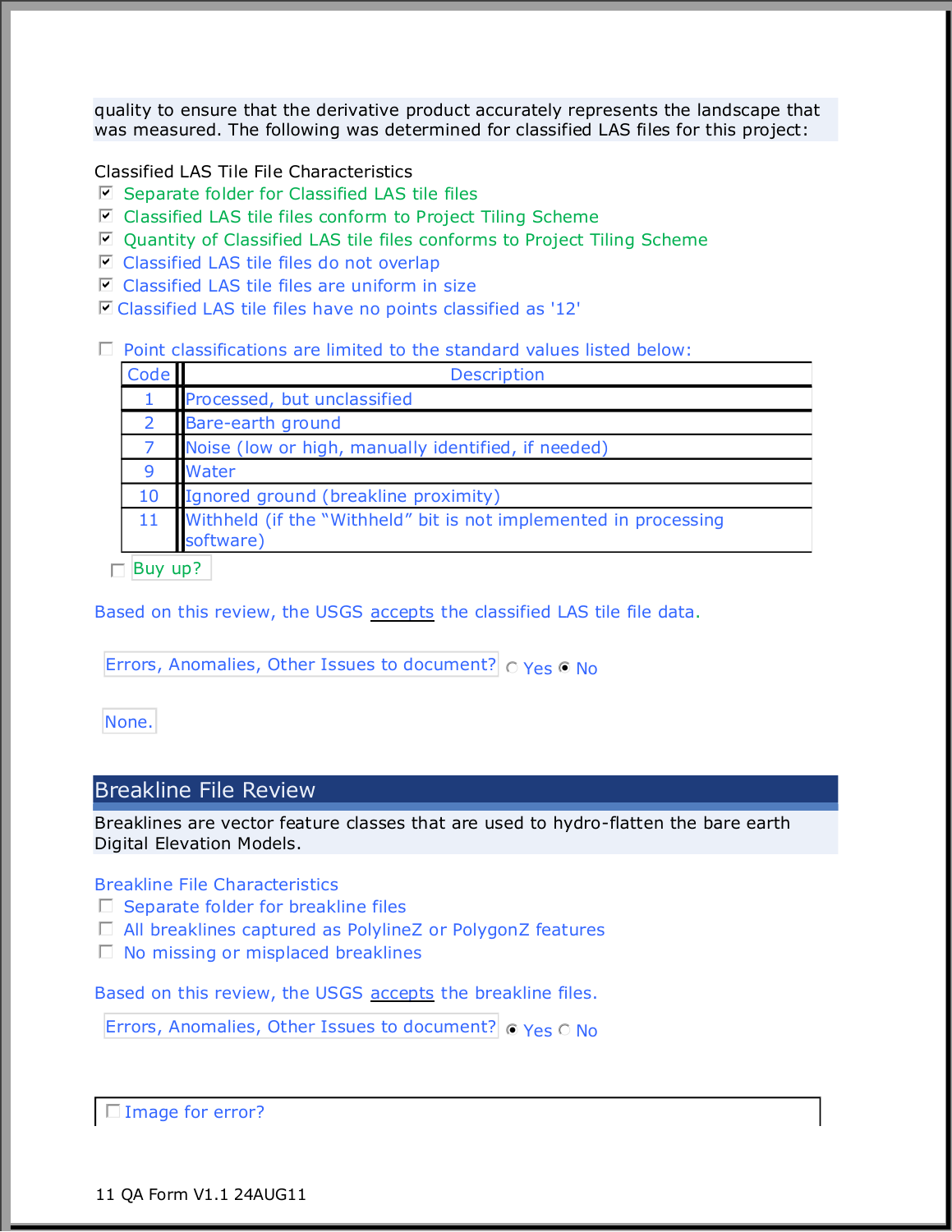Polylines that serve as breaklines for hydro-flattening were created in the LAS files as Breakline points not lines . So breaklines were not sent with this data.

## Bare-Earth DEM Tile File Review

The derived bare-earth DEM file receives a review of the vertical accuracies provided by the data supplier, vertical accuracies calculated by USGS using supplied and independent checkpoints, and a manual check of the appearance of the DEM layer.

Bare-Earth DEM files provided in the following format: Erdas Imagine \*.img

#### Bare-Earth DEM Tile File Characteristics

- $\blacksquare$  Separate folder for bare-earth DEM files
- $\blacksquare$  DEM files conform to Project Tiling Scheme
- $\blacksquare$  Quantity of DEM files conforms to Project Tiling Scheme
- $\Box$  DEM files do not overlap
- $\blacksquare$  DEM files are uniform in size
- $\blacksquare$  DEM files properly edge match
- $\Box$  Independent check points are well distributed

#### All accuracy values reported in centimeters [10].

#### **Reported Accuracies**

| <b>Land Cover Category</b>                      | $#$ of<br><b>Points</b> | <b>Fundamental</b><br><b>Vertical Accuracy</b><br>@95%<br>Confidence<br>Interval<br>(Accuracy <sub>7</sub> )<br>Required $FVA =$<br>24.5<br>or less. | Supplemental<br><b>Vertical Accuracy</b><br>@95th Percentile<br>Error<br>Target $SVA =$<br>or less. | Consolidated<br><b>Vertical Accuracy</b><br>@95th Percentile<br>Error<br>Required $CVA =$<br>or less. |
|-------------------------------------------------|-------------------------|------------------------------------------------------------------------------------------------------------------------------------------------------|-----------------------------------------------------------------------------------------------------|-------------------------------------------------------------------------------------------------------|
| <b>Open Terrain</b>                             | 3                       | 6.86                                                                                                                                                 |                                                                                                     |                                                                                                       |
| Tall Weeds and Crops                            |                         |                                                                                                                                                      |                                                                                                     |                                                                                                       |
| <b>Brush Lands and Low</b><br>Trees             |                         |                                                                                                                                                      |                                                                                                     |                                                                                                       |
| <b>Forested Areas Fully</b><br>Covered by Trees |                         |                                                                                                                                                      |                                                                                                     |                                                                                                       |
| Urban Areas with Dense                          |                         |                                                                                                                                                      |                                                                                                     |                                                                                                       |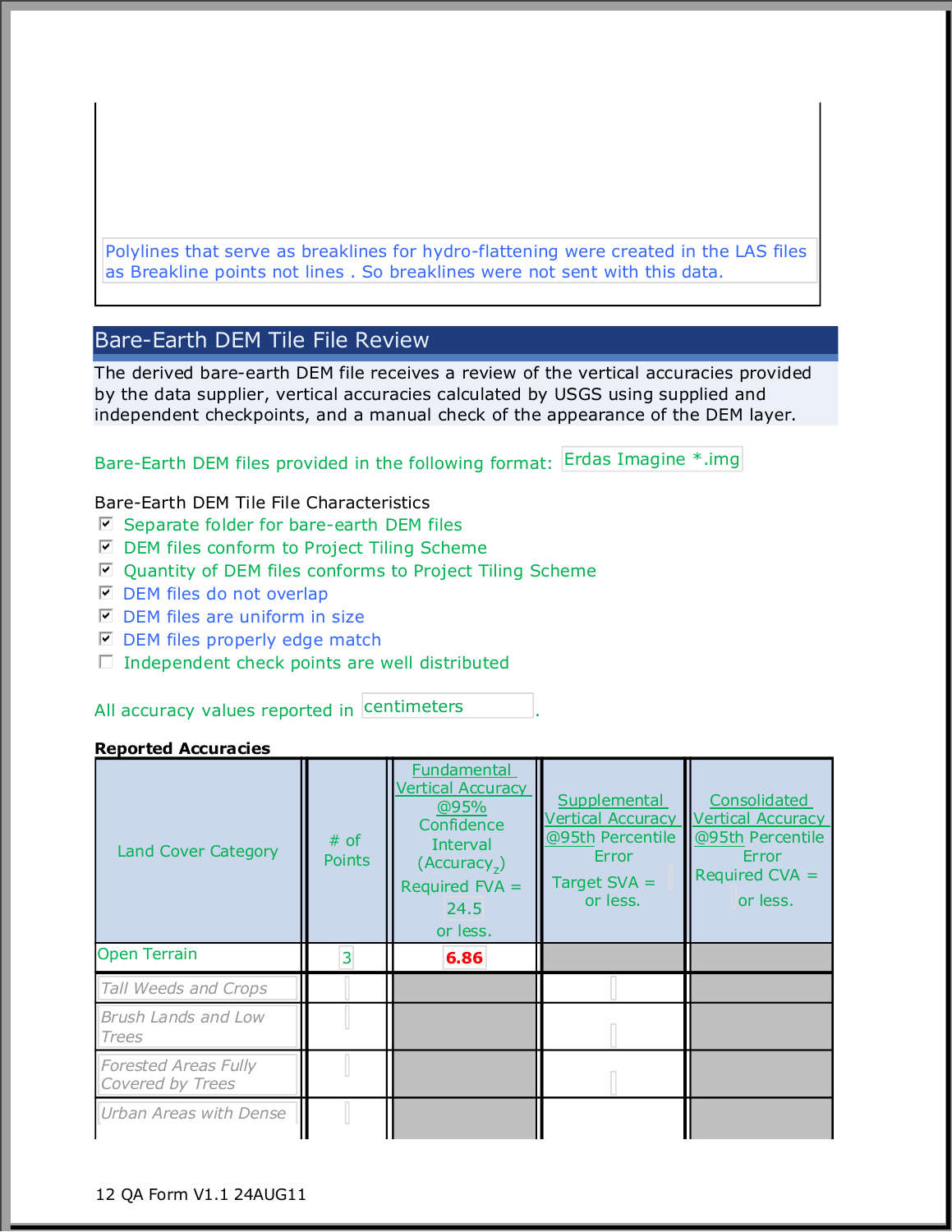| Man-Made Structures |  |  |
|---------------------|--|--|
| <b>Consolidated</b> |  |  |

 $\Box$  QA performed Accuracy Calculations?

Based on this review, the USGS recommends the bare-earth DEM files for inclusion in the 1/3 Arc-Second National Elevation Dataset.

Based on this review, the USGS accepts the bare-earth DEM files.

Bare-Earth DEM Anomalies, Errors, Other Issues

Errors, Anomalies, Other Issues to document?  $\circ$  Yes  $\circ$  No



 $\nabla$  Image?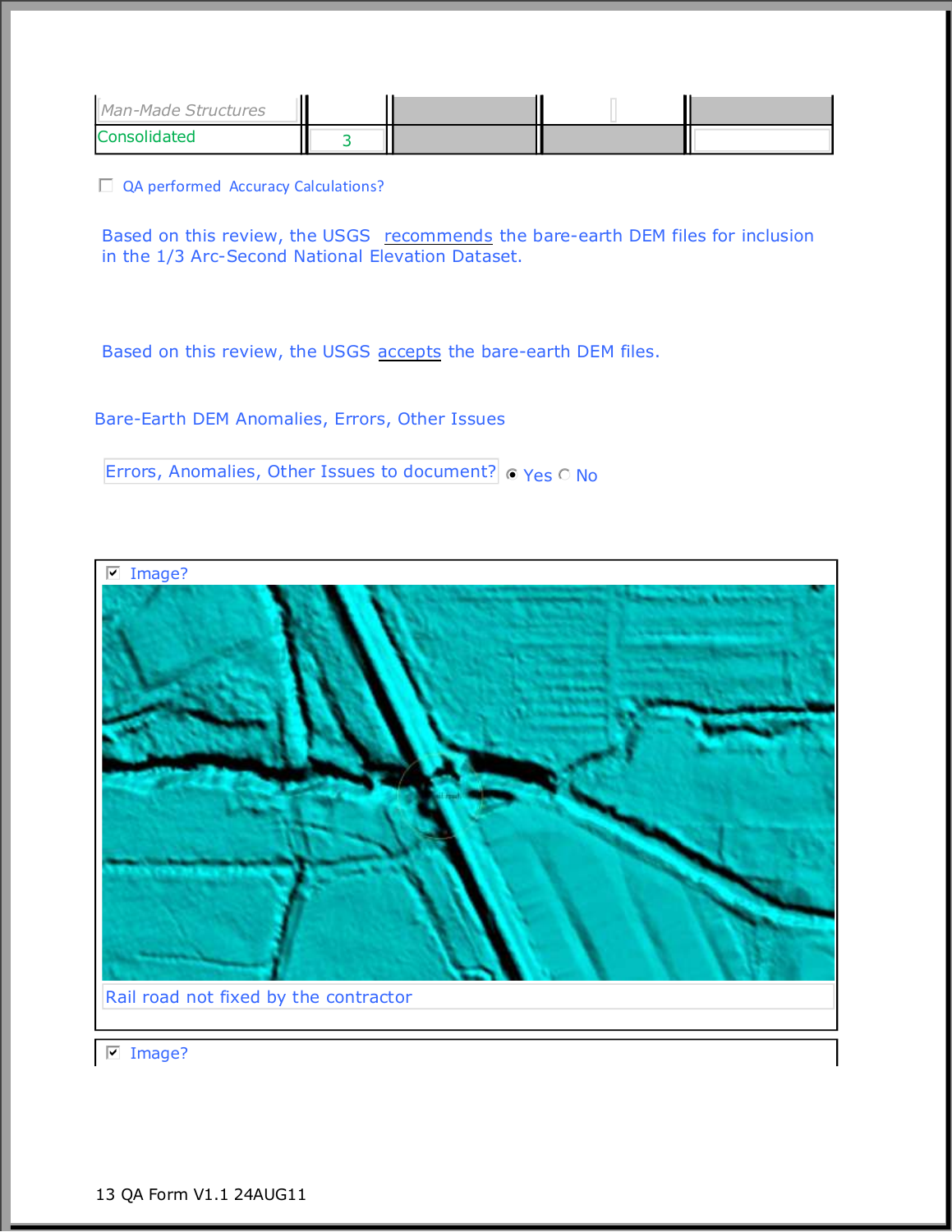

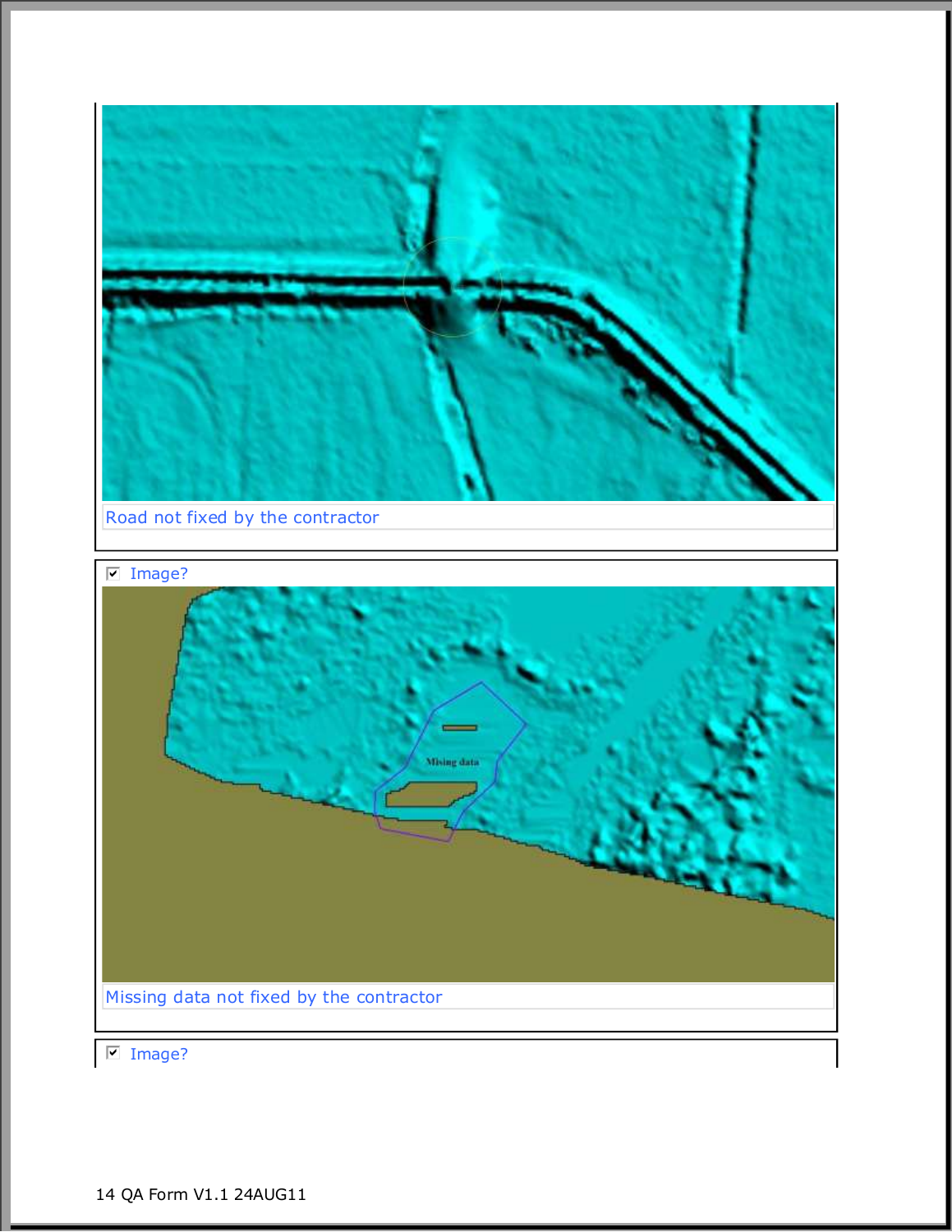

Internal Note: